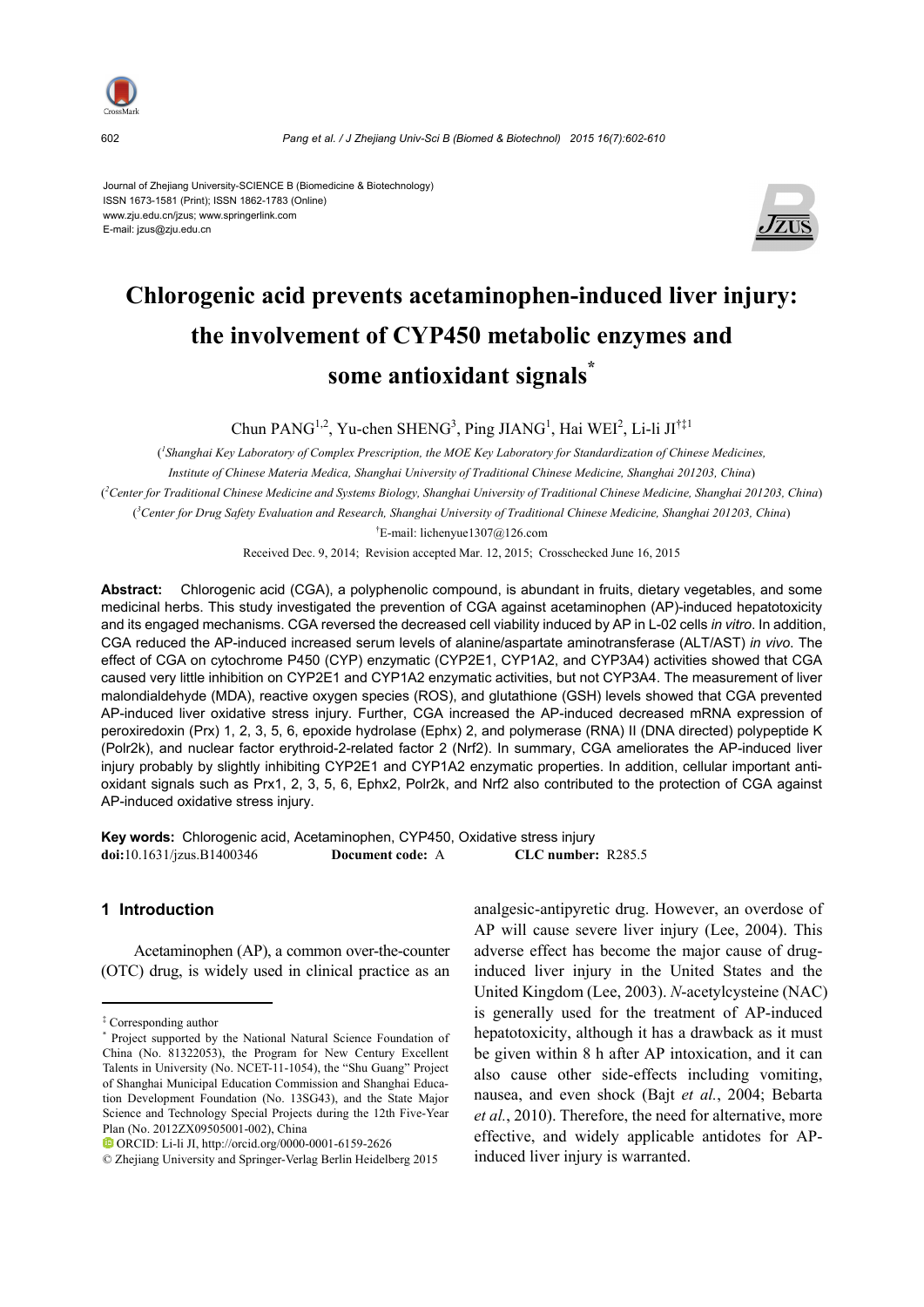Chlorogenic acid (CGA) is the major active ingredient found in many traditional Chinese medicines such as *Folium mori* (Hunyadi *et al.*, 2012) and *Flos Lonicerae japonicae* (Oku *et al.*, 2011), and it is also abundant in some fruits, dietary vegetables (Kasai *et al.*, 2000; Gavrilova *et al.*, 2011), and daily beverages like coffee (del Rio *et al.*, 2010). CGA has been reported to possess anti-bacterial, antioxidant, and anti-carcinogenic properties (Kono *et al.*, 1997; dos Santos *et al.*, 2006). CGA has also been reported to be a potent polyphenolic antioxidant because it contains a certain amount of the R-OH group (Fig. 1a), which can bind with hydroxyl radicals and superoxide anion radicals to protect cells from oxidative injury (Özyürek *et al.*, 2008).

Our previous study has found that CGA can prevent AP-induced liver injury through regulating liver glutathione (GSH) and thioredoxin (Trx) antioxidant systems (Ji *et al.*, 2013). However, whether there is some other antioxidant signals involved in the protection of CGA against AP-induced liver injury has not been identified. Liver CYP2E1, CYP1A2, and CYP3A4 have been reported to be the key metabolic enzymes responsible for metabolizing AP (Laine *et al.*, 2009). In this present study, we observed the protection of CGA against AP-induced hepatotoxicity *in vitro* and *in vivo*, and then observed the potential effects of CGA on CYP2E1, CYP1A2, and CYP3A4 enzymatic properties and their expression, and finally observed the involvement of some antioxidant signals in the protection of CGA against AP-induced liver injury.

#### **2 Materials and methods**

#### **2.1 Materials**

CGA (5-caffeoylquinic acid, CAS-327-97-9) (Fig. 1a), with 98% purity, was purchased from the Shanghai Hitsanns Co., Ltd. (Shanghai, China). AP, CYP450 inhibitors including sodium diethyldithiocarbamate trihydrate (DDTC), furafylline, and ketoconazole, and 5,5'-dithio-bis-(2-nitrobenzoic acid) (DTNB) were purchased from the Sigma Chemical Co. (St. Louis, MO, USA). Nicotinamide adenine dinucleotide phosphate (NADPH) was purchased from Roche Diagnostics GmbH (Mannheim, Germany). Alanine/aspartate aminotransferase (ALT/AST), malondialdehyde (MDA) analysis kits were purchased from the Nanjing Jiancheng Bioengineering Institute (Nanjing, China). PrimeScript® RT Master Mix and SYBR® Premix Ex Taq™ were purchased from TaKaRa (Shiga, Japan). Vivid® CYP2E1, Vivid® CYP1A2, and Vivid® CYP3A4 kits, 2',7' dichlorodihydrofluorescein diacetate (H2DCFDA), and Trizol reagent were all purchased from Life Technology (Carlsbad, CA, USA). All other reagents were purchased from Sigma (St. Louis, MO, USA), unless otherwise indicated.

#### **2.2 Cell culture**

L-02 cells (Cell Bank, Type Culture Collection of Chinese Academy of Sciences, Shanghai, China), a human normal liver cell line, were maintained in RPMI 1640 medium containing 10% fetal bovine serum (FBS), 50 U/ml penicillin, and 50 mg/ml streptomycin in an atmosphere of 5%  $CO<sub>2</sub>$  at 37 °C.

#### **2.3 Cell viability assay**

Cells were pre-incubated with various concentrations of CGA for 15 min after adherent, and then incubated with AP for another 48 h. After treatments, 500 μg/ml 3-(4,5-dimethylthiazol-2-yl)-2,5-diphenyltetrazolium bromide (MTT) was added, and 4 h later, 10% SDS-5% iso-butanol-0.01 mol/L HCl was added. At last the optical density was measured at 570 and 630 nm, and cell viability (% of control) was calculated.

#### **2.4 CYP450 metabolic enzyme activity assay**

The effects of CGA on CYP2E1, CYP1A2, and CYP3A4 enzymatic activities were analyzed by using Vivid<sup>®</sup> CYP2E1, Vivid<sup>®</sup> CYP1A2, and Vivid<sup>®</sup> CYP3A4 kits according to their descriptions. The CYP450 positive inhibitor used for CYP2E1 is DDTC (1 mmol/L), for CYP1A2 it is furafylline (10  $\mu$ mol/L), for CYP3A4 it is ketoconazole (10 μmol/L), respectively. The reaction rates are obtained by calculating the change in fluorescence per minute. The analysis of the results was performed with a Kinetic Assay Mode using the equation: inhibition of positive inhibitor (%)=[1−(*X*−*B*)/(*A*−*B*)]×100%, where *X*, *A*, and *B* represent the rates of the test compound CGA, solvent control, and positive inhibitor control, respectively.

#### **2.5 Animals and treatments**

Male imprinting control region (ICR) mice (specific pathogen-free, SPF), weighing 16–20 g, were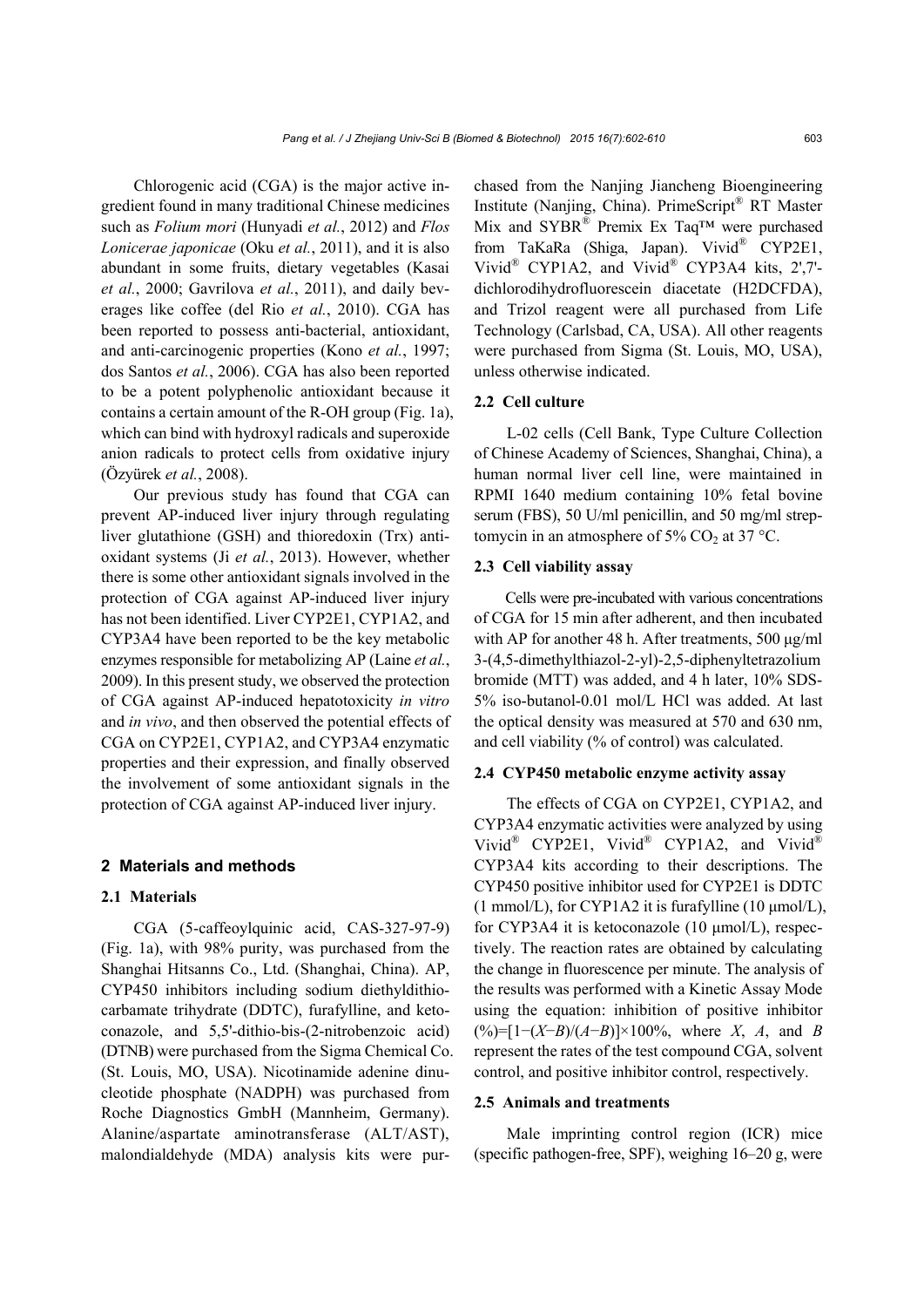purchased from the Shanghai Laboratory Animal Center of the Chinese Academy of Sciences (Shanghai, China). The mice were fed on a standard laboratory diet and supplied with water *ad libitum* at a temperature of  $(22\pm 1)$  °C with a 12-h light and dark cycle and relative humidity of  $(65\pm5)\%$ .

The mice were randomly divided into five groups: vehicle control, AP (300 mg/kg), AP+CGA  $(10 \text{ mg/kg})$ , AP+CGA  $(40 \text{ mg/kg})$ , and CGA  $(40 \text{ mg/kg})$ (with *n*=8 each group). Mice were pre-administered orally with the vehicle control or 10 or 40 mg/kg CGA for 7 d. On the last day, the mice were given a single dose of AP (300 mg/kg, intragastric (i.g.)) 1 h after administration of CGA. The mice were then killed 4 h after AP injection, and plasma and liver tissue were collected.

### **2.6 ALT/AST assay**

Fresh blood obtained from the mice was allowed to clot for 2 h, and then serum was collected by centrifuging. Serum ALT and AST levels were determined by kits according to the manufacturer's instructions.

#### **2.7 Liver MDA amount assay**

Liver homogenates were prepared in cold phosphate buffer solution (PBS). Liver MDA amount was determined by kits according to the manufacturer's instructions, then calculated based on the tissue protein concentration.

# **2.8 Determination of liver GSH levels**

Liver homogenates were prepared in cold PBS. Liver GSH levels were determined by the DTNB assay according to our previous reported method (Liang *et al.*, 2011).

## **2.9 Determination of liver ROS levels**

Liver ROS were measured with the probe H2DCFDA. Briefly, the livers were homogenized in cold PBS, centrifuged at 4 °C, 600*g* for 10 min. The supernatant was further centrifuged at 4 °C, 10000*g* for 15 min, and the precipitation was incubated with 10 μmol/L H2DCFDA in the dark at room temperature for 1 h, and then fluorescence was immediately read at excitation (485±20) nm, emission (525±20) nm by using a spectrophotometer (BioTek Synergy H4). Protein concentrations in the supernatant were assayed, and all the results were calculated as units of fluorescence per milligram of protein.

# **2.10 Real-time polymerase chain reaction (PCR) analysis**

Liver homogenates were prepared in a Trizol regent, and total RNA was extracted according to the manufacturer's instructions. Complementary DNA (cDNA) was synthesized by using a PrimeScript™ RT Master Mix kit. Real-time PCR was performed by SYBR Green Premix kits on Step-One-Plus (Applied Biosystems, USA). Relative expression of target genes was normalized to *Actb*, analyzed by the  $2^{-\Delta\Delta C_T}$ method and given as a ratio compared to the vehicle control. The primer sequences are listed as Table 1.

**Table 1 Primers for real-time PCR**

| Target  | Primer sequence                    |
|---------|------------------------------------|
| Actb    | F: 5'-TTCGTTGCCGGTCCACACCC-3'      |
|         | R: 5'-GCTTTGCACATGCCGGAGCC-3'      |
| Prdx1   | F: 5'-CACCCAAGAAACAAGGAGGA-3'      |
|         | R: 5'-AAAAAAGGCCCCTGAAAGAGA-3'     |
| Prdx2   | F: 5'-TGATGAGGGCATTGCTTACAGG-3'    |
|         | R: 5'-GAGCGTCCCACAGGTAGGTCAT-3'    |
| Prdx3   | F: 5'-TTCCCACTTCAGTCATCTTGCC-3'    |
|         | R: 5'-ATGCCAGCACTTTCCAACAG-3'      |
| Prdx4   | F: 5'-TTCCTGTTGCGGACCGAAT-3'       |
|         | R: 5'-TACACTTGTCCACCAGCGTAGAA-3'   |
| Prdx5   | F: 5'-GGAAGGCGACAGACTTATTATTGG-3'  |
|         | R: 5'-CCTTCACTATGCCGTTGTCTATCAC-3' |
| Prdx6   | F: 5'-GCACCACAGAACTTGGCAGAG-3'     |
|         | R: 5'-CCAGGCAAGATGATCCTCAACA-3'    |
| Ephx2   | F: 5'-CCTTCCAGCTTCGTGTCTGT-3'      |
|         | R: 5'-TCCCTCTGGGAATTCCGTCT-3'      |
| Polr2k  | F: 5'-TTGTGGAGAGTGTCACACCG-3'      |
|         | R: 5'-ACTCCCACATTTCATCGAGCA-3'     |
| Fmo5    | F: 5'-CAAGGACGCTGGGCCACTCAA-3'     |
|         | R: 5'-CCTGGATGGTATGACGCTGGCT-3'    |
| Mt1     | F: 5'-CTCCGTAGCTCCAGCTTCAC-3'      |
|         | R: 5'-AGGAGCAGCAGCTCTTCTTG-3'      |
| Mt2     | F: 5'-CCGATCTCTCGTCGATCTTC-3'      |
|         | R: 5'-AGGAGCAGCAGCCTTTTCTTG-3'     |
| Sod1    | F: 5'-CCAGCATGGGTTCCACGTCCAT-3'    |
|         | R: 5'-TCCGCCGGGCCACCATGTTT-3'      |
| Sod2    | F: 5'-CCACGCGGGCCTACGTGAACA-3'     |
|         | R: 5'-TGCAGGCTGAAGAGCGACCTG-3'     |
| Cyp2el  | F: 5'-GGCGCATCGTGGTCCTGCAT-3'      |
|         | R: 5'-GGCTGGCCTTTGGTCTTTTGAGC-3'   |
| Cyp1a2  | F: 5'-AGGGACACCTCACTGAATGGC-3'     |
|         | R: 5'-GGGTCTTTCCACTGCTTCTCATC-3'   |
| Cvp3a11 | F: 5'-GAACTTCTCCTTCCAGCCTTGTAAG-3' |
|         | R: 5'-CGTGGCACAACCTTTAGAACAAT-3'   |
| Nfe2l2  | F: 5'-TCTCCTCGCTGGAAAAAGAA-3'      |
|         | R: 5'-AATGTGCTGGCTGTGCTTTA-3'      |

F: forward; R: reverse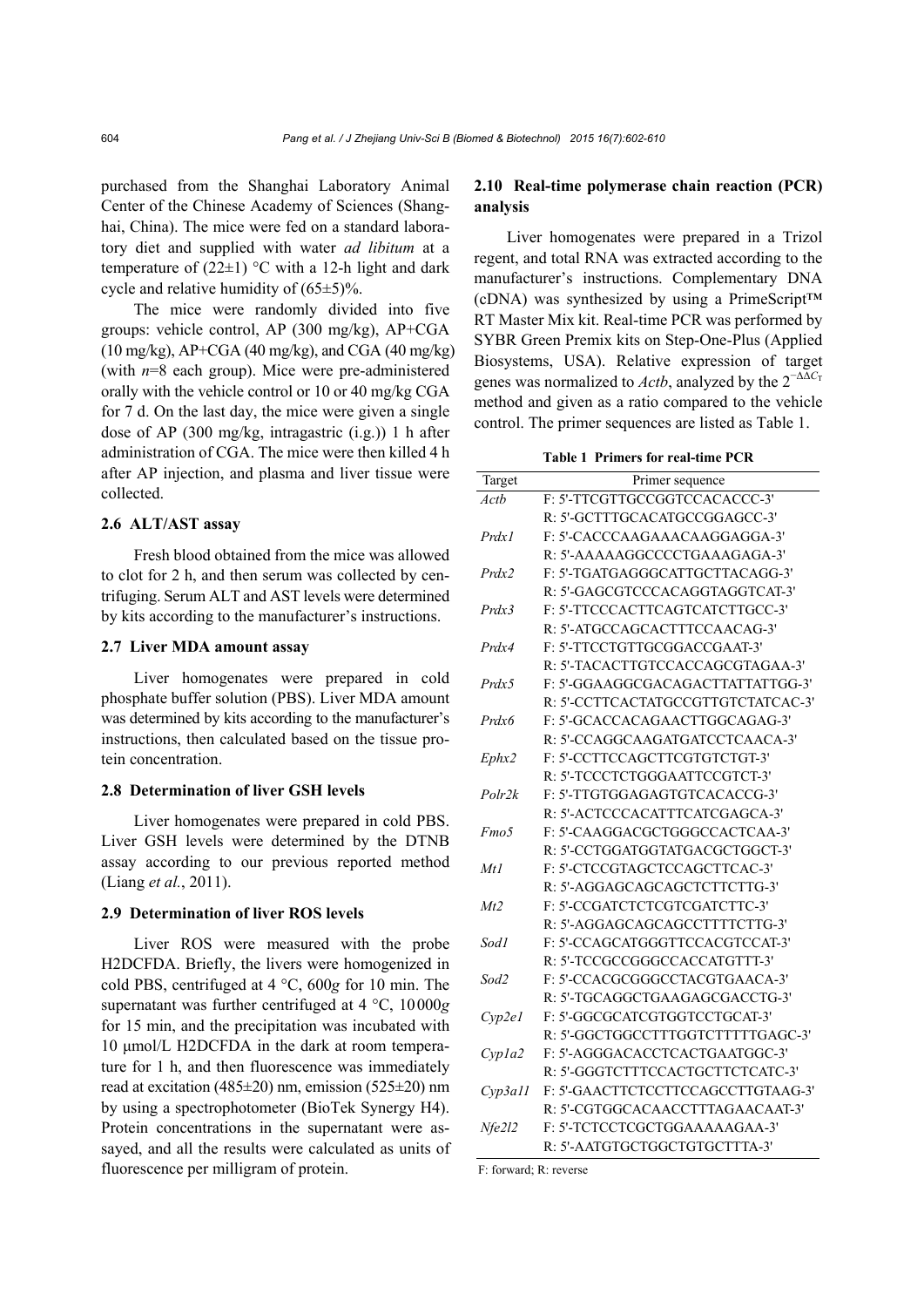#### **2.11 Statistical analysis**

Data were expressed as mean±standard error of mean (SEM). The significance of differences between groups was evaluated by one-way analysis of variance (ANOVA) with the least significant difference (LSD) post-hoc test; and *P*<0.05 was considered as statistically significant.

#### **3 Results**

# **3.1 Effect of CGA on AP-induced hepatotoxicity**  *in vitro* **and** *in vivo*

As shown in Fig. 1b, AP (10 mmol/L) decreased cell viability dramatically as compared with the control (*P*<0.001), whereas various concentrations of CGA (1, 10, 25, 50, and 100 μmol/L) can reverse the APinduced decreased cell viability in a concentration-dependent manner (*P*<0.05, *P*<0.01, or *P*<0.001). Further results of serum ALT/AST analysis showed that AP increased serum ALT and AST activities (*P*<0.001), whereas 40 mg/kg CGA reduced the AP-induced increased ALT and AST activities (*P*<0.05 or *P*<0.01) (Fig. 1c).

### **3.2 Effect of CGA on CYP450 metabolic enzymes**

First, we observed whether CGA (40 mg/kg) will affect the liver mRNA expression of CYP2E1, CYP1A2, and CYP3A11 (CYP3A4 in humans) in mice. The results (Fig. 2a) showed that there were no





(a) Chemical structure of CGA. (b) L-02 cells were pre-incubated with CGA for 15 min, and followed by incubation with AP (10 mmol/L) for 48 h. Cell viability was determined by the MTT method. Data are expressed as mean $\pm$ SEM ( $n=5$ ). (c) Mice were pre-administrated with CGA (10 and 40 mg/kg) for 7 consecutive days, and a single dose of AP (300 mg/kg, i.g.) was given on the final day. Mice were sacrificed 4 h after AP treatment. Data are expressed as mean±SEM (*n*=6–8). The results show that CGA ameliorates AP-induced hepatotoxicity *in vitro* and *in vivo.* \*  $P<0.05$ , \*\*\*  $P<0.001$  compared with control; \*  $P<0.05$ , \*\*\*  $P<0.01$ ,  $P<0.05$ , \*\*\*  $P<0.001$  compared with control; \*  $P<0.05$ , \*\*\*  $P<0.01$ ,



**Fig. 2 Effects of CGA on liver mRNA expression and enzymatic activities of CYP2E1, CYP1A2, and CYP3A4**  (a) CGA (40 mg/kg) performed no inhibition on liver mRNA expression of CYP2E1, CYP1A2, or CYP3A11. Data are expressed as mean±SEM (*n*=6). (b–d) Inhibition of CGA on the enzymatic activities of CYP2E1 (b), CYP1A2 (c), and CYP3A4 (d). Data are expressed as mean $\pm$ SEM ( $n=6$ ).  $*P<0.05$ ,  $*P<0.01$ ,  $*+P<0.001$  compared with solvent control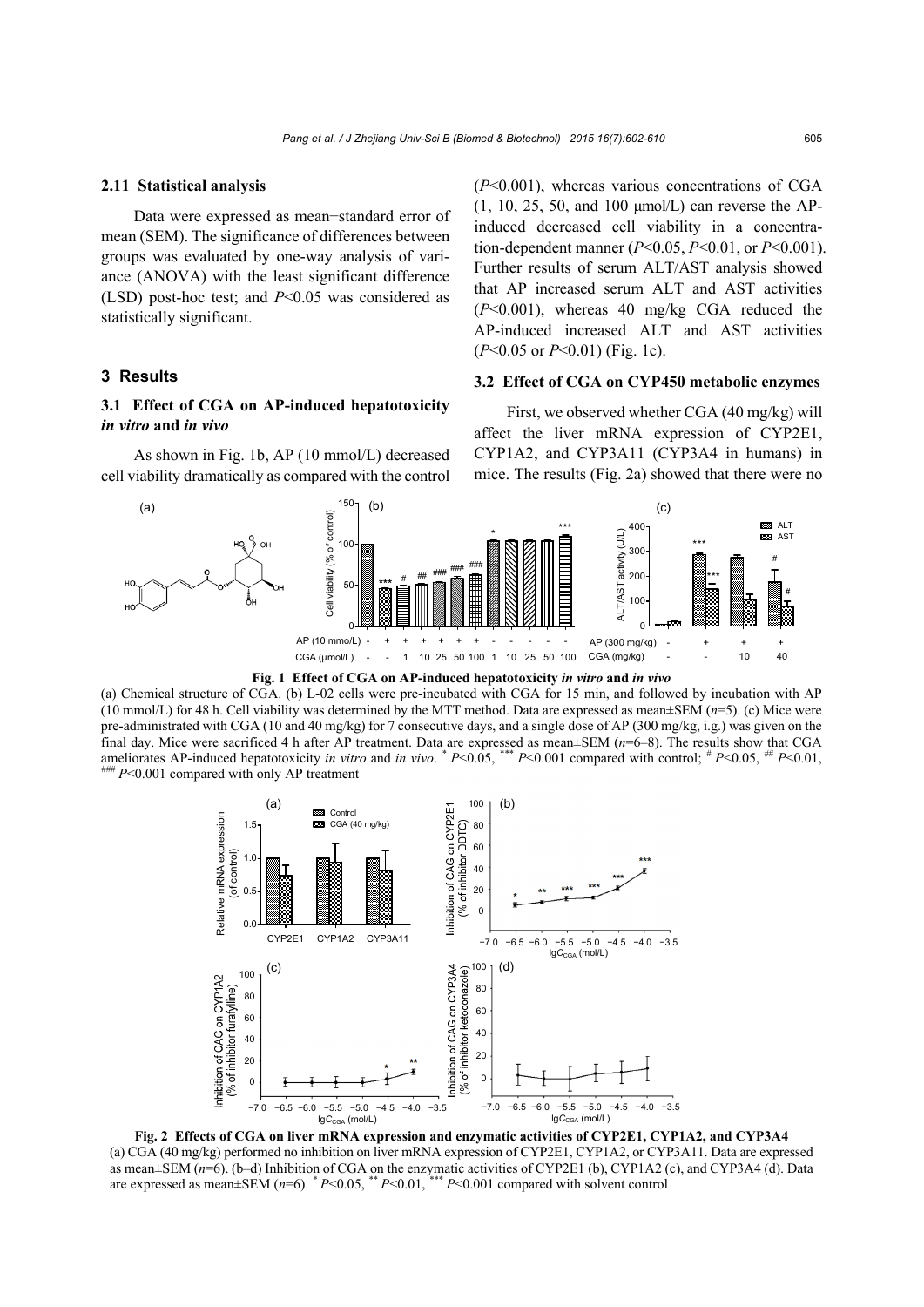



obvious differences in the expression of CYP2E1, CYP1A2, or CYP3A11 in the liver between the control and CGA-treated mice.

Next, the enzymatic activities of CYP2E1, CYP1A2, and CYP3A4 were performed *in vitro*. As shown in Fig. 2b, CGA displayed less than 40% inhibition of the positive inhibitor control on CYP2E1 enzymatic activity (*P*<0.05, *P*<0.01, or *P*<0.001), and such inhibition was in a concentration-dependent manner. CGA (30 or 100 μmol/L) also had less than a 20% inhibition of positive inhibitor control on CYP1A2 enzymatic activity  $(P<0.05$  or  $P<0.01$ ; Fig. 2c). However, CGA had no inhibition on CYP3A4 enzymatic activity (Fig. 2d). These data suggest that the protection of CGA against AP-induced liver injury is probably caused by slightly inhibiting its metabolism.

# **3.3 Effects of CGA on AP-induced liver oxidative stress injury**

As shown in Fig. 3, CGA (40 mg/kg) obviously reduced the increased liver MDA amounts induced by AP (300 mg/kg) (*P*<0.01). Furthermore, the formation of liver ROS was increased in AP (300 mg/kg)-treated mice  $(P<0.01)$ , whereas CGA (10 and 40 mg/kg) reduced such increase (*P*<0.01, *P*<0.05). In addition, the liver GSH amount was decreased in AP (300 mg/kg)-treated mice (*P*<0.01), whereas CGA (40 mg/kg) reversed such a decrease (*P*<0.001).

### **3.4 Effect of CGA on some oxidative stress genes**

As shown in Fig. 4, AP (300 mg/kg) decreased liver mRNA expression of peroxiredoxin (Prx) 1, 2, 3, 5, and 6 (*P*<0.05 or *P*<0.01), but had no effect on Prx4 mRNA expression. CGA (40 mg/kg) reversed the decreased expression of those above genes induced by AP (*P*<0.05 or *P*<0.01).



**Fig. 4 Effect of CGA on liver Prx1–6 mRNA expression** Liver mRNA expressions of Prx1–3 (a) and Prx4– $\vec{6}$  (b) were detected by real-time PCR. Data are expressed as mean±SEM  $(n=8)$ .  $* P<0.05$ ,  $* P<0.01$  compared with control;  $* P<0.05$ ,  $* P<0.01$  compared with only AP treatment

As shown in Fig. 5a, AP (300 mg/kg) decreased liver mRNA expression of epoxide hydrolase (Ephx) 2, polymerase (RNA) II (DNA directed) polypeptide K (Polr2k), and flavin-containing monooxygenase (Fmo5) (*P*<0.05), whereas CGA (40 mg/kg) reversed the decreased expression of Ephx2 (*P*<0.05) and Polr2k (*P*<0.05), but not Fmo5 (*P*>0.05). However, CGA itself can increase the *Fmo5* gene expression (*P*<0.05).

As shown in Fig. 5b, AP (300 mg/kg) increased liver mRNA expression of metallothionein (MT) 1 (*P*<0.05) and MT2 (*P*<0.01), and CGA itself also slightly increased the MT1 expression. However,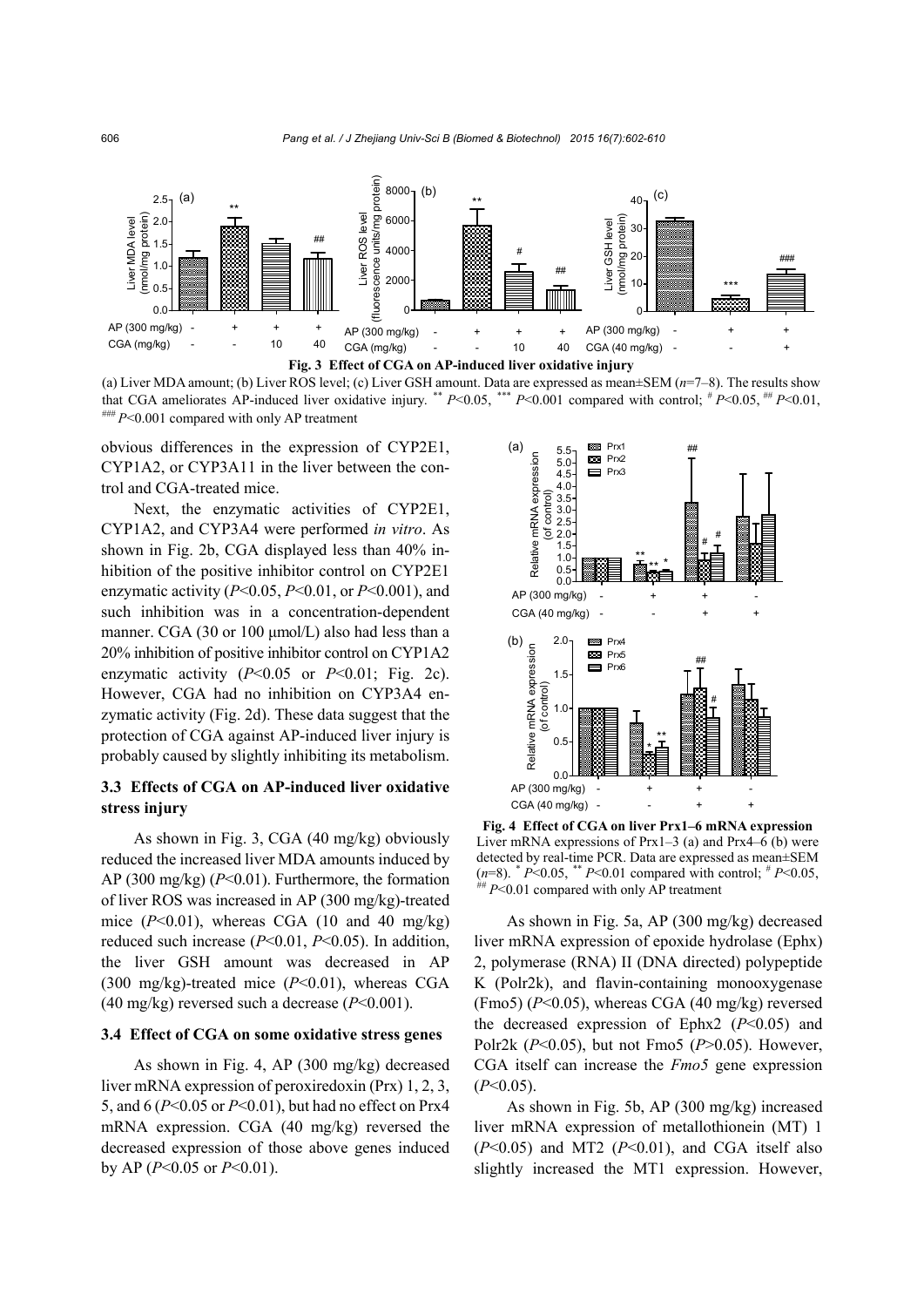

**Fig. 5 Effect of CGA on liver mRNA expression of some other oxidative stress genes** 

Liver mRNA expressions of Ephx2, Polr2k, and Fmo5 (a), MT1 and MT2 (b), SOD1 and SOD2 (c) were detected by real-time PCR. Data are expressed as mean±SEM (*n*=6–8).  $*P<0.05$ ,  $*$  *P*<0.01 compared with control;  $*P<0.05$  compared with only AP treatment



**Fig. 6 Effect of CGA on liver Nrf2 mRNA expression**  Liver mRNA expression of Nrf2 was detected by real-time PCR. Data are expressed as mean±SEM (*n*=8). *\* P*<0.05 compared with control;  $^{\#}P \le 0.05$  compared with only AP treatment

CGA had no effect on the AP-induced increased mRNA expression of MT1 and MT2 (*P*>0.05).

As shown in Fig. 5c, AP (300 mg/kg) decreased liver mRNA expression of superoxide dismutase (SOD) 2 (*P*<0.05), but not SOD1 (*P*>0.05). After CGA (40 mg/kg) treatment, the AP-induced decreased expression of SOD2 was not altered (*P*>0.05).

### **3.5 Effect of CGA on nuclear factor erythroid-2 related factor 2 (Nrf2) mRNA expression**

Furthermore, the mRNA expression of Nrf2 was observed. As shown in Fig. 6, AP (300 mg/kg) decreased the liver expression of Nrf2 mRNA (*P*<0.05), but CGA (40 mg/kg) pre-treatment reversed the decreased Nrf2 mRNA expression (*P*<0.05).

### **4 Discussion**

Liver CYP450 enzymes play a pivotal role in the metabolism of xenobiotics. It has been reported that CYP2E1, CYP3A4, and CYP1A2 are the key CYP450 enzymes for the metabolic activation of AP in human liver, and that the metabolic product of AP in the liver will cause serious hepatotoxicity (Raucy *et al.*, 1989; Laine *et al.*, 2009). In addition, AP has been reported to be metabolized into AM404, which acts on transient receptor potential vanilloid 1 (TRPV1), cyclooxygenase (COX), and endogenous cannabinoid system, contributing to antipyretic and analgesic effects of AP (Högestätt *et al.*, 2005).

Our experiment *in vivo* demonstrated that CGA itself had no effect on the mRNA expression of CYP2E1, CYP1A2, and CYP3A11 (CYP3A4 in humans) in the liver. In addition, the results of enzymatic activities *in vitro* showed that CGA displayed weak inhibition on the enzymatic activity of CYP2E1 (less than 40% inhibition of the positive inhibitor), and CYP1A2 (less than 20% inhibition of the positive inhibitor). These results indicate that CGA partly prevented AP-induced liver injury via inhibiting the enzymatic activities of CYP2E1 and CYP1A2. It also indicates that there must be other signals involved in the protection of CGA against AP-induced liver injury.

Our previous study found that CGA prevented AP-induced apoptosis and oxidative stress damage, and liver GSH and Trx antioxidant systems played important roles in such protection (Ji *et al.*, 2013).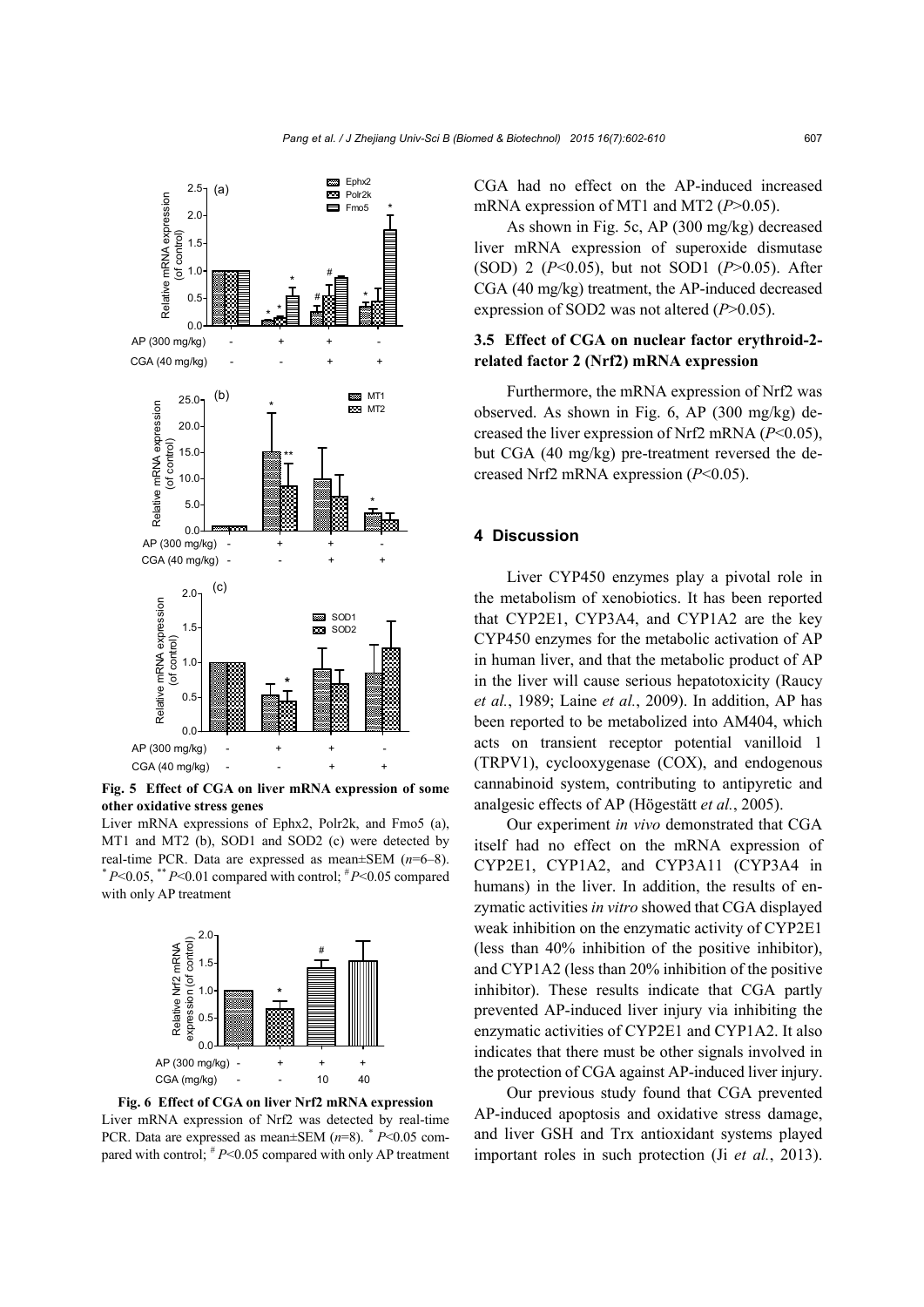The prevention of CGA against AP-induced liver oxidative stress injury was evidenced by the results of MDA, ROS, and GSH levels in this study. Furthermore, we found that some other antioxidant signals also contributed to the protection of CGA against AP-induced liver injury in this study. Prx, a diverse and ubiquitous family of antioxidant proteins, includes six mammalian isoforms: Prx1–6 (Rhee *et al.*, 2005). There are already reports demonstrating that Prx3-knockout increased pyrazole-induced liver oxidative damage (Bae *et al.*, 2012), and Prx6-knockout increased ischemia-reperfusion-induced liver injury (Eismann *et al.*, 2009). In the present study, we found that CGA reversed the decreased mRNA expression of Prx1, 2, 3, 5, and 6 induced by AP. The results suggest that Prx1, 2, 3, 5, and 6 may play important roles in the protection of CGA against AP-induced liver injury.

*Ephx2* is a gene responsible for encoding soluble epoxide hydrolase (sEH), which can metabolize endogenous aliphatic and aromatic epoxides, and plays an important role in regulating cellular redox homeostasis (Fretland and Omiecinski, 2000). *Polr2k*, an important gene in the RNA processing machinery, has been reported to be associated with cancer (Heidenblad *et al.*, 2008), and the role of *Polr2k* in liver injury is still not clear. The present study showed that the mRNA expression of *Ephx2* and *Polr2k* decreased after AP treatment, and pre-administration of CGA reversed such decrease. Those results indicate the potential involvement of *Ephx2* and *Polr2k* in the CGA protection from AP-induced liver injury.

Fmo is a superfamily of xenobiotic metabolizing enzymes. There are five members of Fmo in humans, of which Fmo5 is highly expressed in the adult liver (Phillips *et al.*, 1995; Zhang and Cashman, 2006). In general, the CYP family is the major contributor to the metabolism of xenobiotic compounds in the liver. However, Fmo may be of significance in a number of cases and should not be overlooked. We found that AP decreased Fmo5 mRNA expression, but CGA failed to increase it. MT is a family of cysteine-rich, low-molecular-weight proteins, and it has been reported to protect against oxidative stress injury induced by exogenous agents (Bauman *et al.*, 1991; Liu *et al.*, 2009). In addition, there is a report that MT-null mice were more susceptible than wild mice to AP-induced hepatotoxicity, whereas zinc pretreatment, a method of inducing MT expression, protected against AP-induced hepatotoxicity (Liu *et al.*, 1999). Our present study showed that AP induced MT1 and MT2 mRNA expression, which will contribute to the self-protection of the body against AP-induced liver injury (Saito *et al.*, 2010). However, CGA had no effect on the AP-induced increased mRNA expression of MT1 and MT2. SOD is one of the most important antioxidant enzymes in the body's antioxidant systems, which contains SOD1, SOD2, and SOD3 (McCord and Fridovich, 1969). Our previous study showed that ferulic acid prevented diosbulbin B-induced liver oxidative injury by elevating the decreased mRNA expression of SOD1 (Wang *et al.*, 2014), and thus we suspect that SOD1 and SOD2 may contribute to the detoxification of CGA against AP-induced liver oxidative injury. However, our study showed CGA had no effect on the mRNA expression of SOD1 and SOD2. All these results indicate that Fmo5, MT1, MT2, SOD1, and SOD2 may not contribute to the protection of CGA against AP-induced liver injury.

Nrf2, has emerged as a transcription factor, which is capable of inducing a large variety of antioxidant and detoxification enzymes (Klaassen and Reisman, 2010). *Prdx1*, *Sod1*, and *Sod2* are all reported to be the target genes regulated by Nrf2 (Kim *et al.*, 2007; Reszka *et al.*, 2015). Previous study showed that the mRNA expression of Nrf2 and Prdx1 were both elevated by quercetin treatment, and thus prevented carbon tetrachloride-induced liver oxidative injury (Zhang *et al.*, 2014). Our results demonstrated that CGA reversed the decreased Nrf2 mRNA expression induced by AP. The results indicate that Nrf2 also contributes to the prevention of CGA against AP-induced liver injury.

In summary, our study demonstrated that CGA ameliorates the AP-induced liver injury only slightly through inhibiting its metabolism. In addition, except GSH and Trx antioxidant systems, some other antioxidant signals such as Prx1, 2, 3, 5, 6, Ephx2, and Nrf2 all contributed to the protection of CGA against AP-induced liver oxidative injury.

#### **Compliance with ethics guidelines**

Chun PANG, Yu-chen SHENG, Ping JIANG, Hai WEI, and Li-li JI declare that they have no conflict of interest.

All institutional and national guidelines for the care and use of laboratory animals were followed.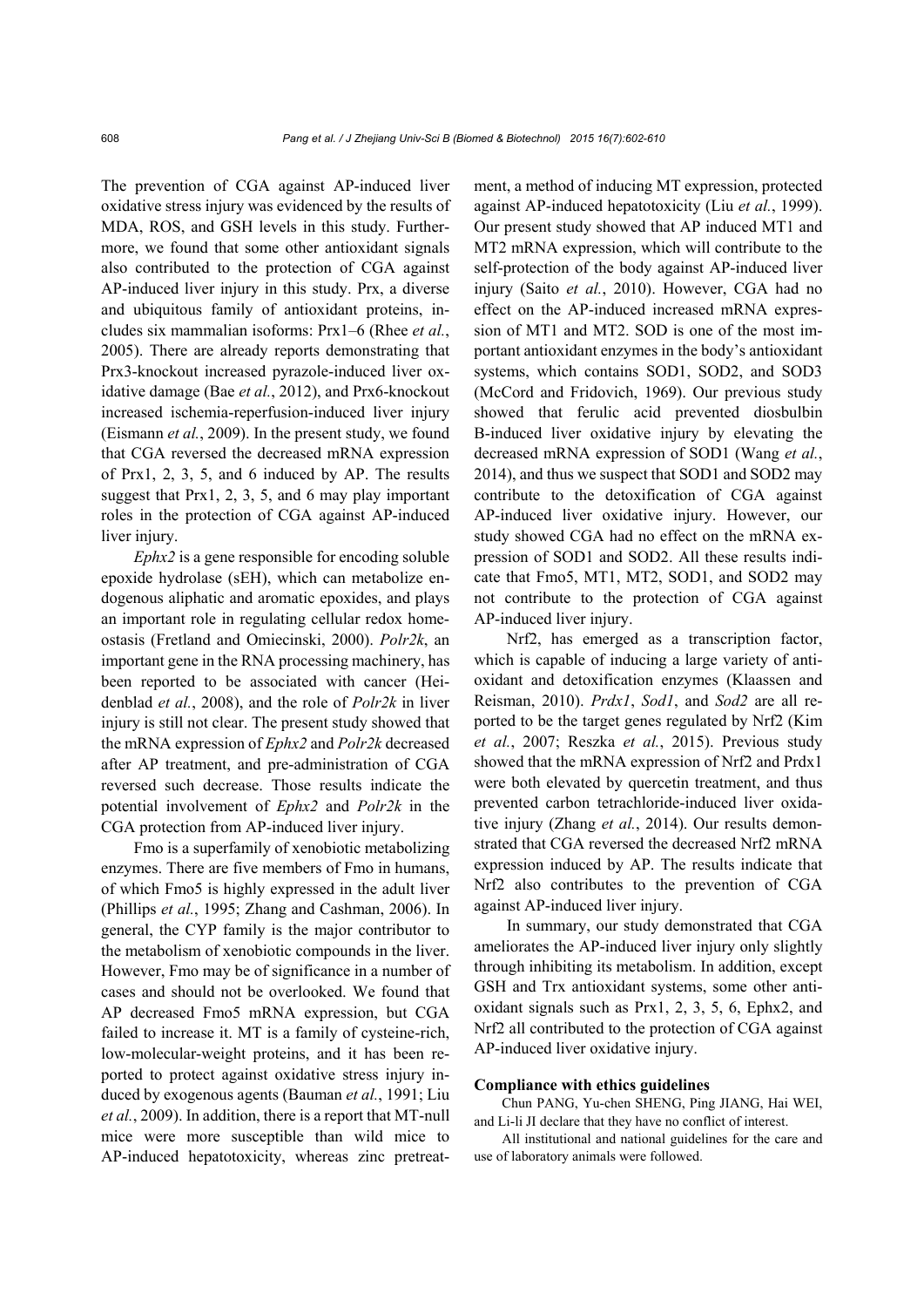#### **References**

- Bae, S.H., Sung, S.H., Lee, H.E., *et al.*, 2012. Peroxiredoxin III and sulfiredoxin together protect mice from pyrazoleinduced oxidative liver injury. *Antioxid. Redox Signal*., **17**(10):1351-1361. [doi:10.1089/ars.2011.4334]
- Bajt, M.L., Knight, T.R., Lemasters, J.J., *et al.*, 2004. Acetaminophen-induced oxidant stress and cell injury in cultured mouse hepatocytes: protection by *N*-acetyl cysteine. *Toxicol. Sci*., **80**(2):343-349. [doi:10.1093/toxsci/ kfh151]
- Bauman, J.W., Liu, J., Liu, Y.P., *et al.*, 1991. Increase in metallothionein produced by chemicals that induce oxidative stress. *Toxicol. Appl. Pharmacol*., **110**(2):347-354. [doi:10.1016/S0041-008X(05)80017-1]
- Bebarta, V.S., Kao, L., Froberg, B., *et al.*, 2010. A multi-center comparison of the safety of oral versus intravenous acetylcysteine for treatment of acetaminophen overdose. *Clin. Toxicol. (Phila)*, **48**(5):424-430. [doi:10.3109/15563650. 2010.486381]
- del Rio, D., Stalmach, A., Calani, L., *et al.*, 2010. Bioavailability of coffee chlorogenic acids and green tea flavan-3-ols. *Nutrients*, **2**(8):820-833. [doi:10.3390/nu20 80820]
- dos Santos, M.D., Almeida, M.C., Lopes, N.P., *et al*., 2006. Evaluation of the anti-inflammatory, analgesic and antipyretic activities of the natural polyphenol chlorogenic acid. *Biol. Pharm. Bull*., **29**(11):2236-2240. [doi:10.1248/ bpb.29.2236]
- Eismann, T., Huber, N., Shin, T., *et al.*, 2009. Peroxiredoxin-6 protects against mitochondrial dysfunction and liver injury during ischemia-reperfusion in mice. *Am. J. Physiol. Gastrointest. Liver Physiol*., **296**(2):G266-G274. [doi:10. 1152/ajpgi.90583.2008]
- Fretland, A.J., Omiecinski, C.J., 2000. Epoxide hydrolases: biochemistry and molecular biology. *Chem. Biol. Interact*., **129**(1-2):41-59. [doi:10.1016/S0009-2797(00)00197-6]
- Gavrilova, V., Kajdzanoska, M., Gjamovski, V., *et al.*, 2011. Separation, characterization and quantification of phenolic compounds in blueberries and red and black currants by HPLC-DAD-ESI-MS*<sup>n</sup>* . *J. Agric. Food Chem.*, **59**(8):4009-4018. [doi:10.1021/jf104565y]
- Heidenblad, M., Lindgren, D., Jonson, T., *et al.*, 2008. Tiling resolution array CGH and high density expression profiling of urothelial carcinomas delineate genomic amplicons and candidate target genes specific for advanced tumors. *BMC Med. Genomics*, **1**:3. [doi:10.1186/1755- 8794-1-3]
- Högestätt, E.D., Jönsson, B.A., Ermund, A., *et al.*, 2005. Conversion of acetaminophen to the bioactive *N*-acylphenolamine AM404 via fatty acid amide hydrolase-dependent arachidonic acid conjugation in the nervous system. *J. Biol. Chem*., **280**(36):31405-31412. [doi:10.1074/jbc.M501489200]
- Hunyadi, A., Martins, A., Hsieh, T.J., *et al.*, 2012. Chlorogenic acid and rutin play a major role in the *in vivo* anti-diabetic activity of *Morus alba* leaf extract on type II diabetic rats.

*PLoS ONE*, **7**(11):e50619. [doi:10.1371/journal.pone. 0050619]

- Ji, L.L., Jiang, P., Lu, B., *et al.*, 2013. Chlorogenic acid, a dietary polyphenol, protects acetaminophen-induced liver injury and its mechanism. *J. Nutr. Biochem*., **24**(11): 1911-1919. [doi:10.1016/j.jnutbio.2013.05.007]
- Kasai, H., Fukada, S., Yamaizumi, Z., *et al.*, 2000. Action of chlorogenic acid in vegetables and fruits as an inhibitor of 8-hydroxydeoxyguanosine formation *in vitro* and in a rat carcinogenesis model. *Food Chem. Toxicol*., **38**(5): 467-471. [doi:10.1016/S0278-6915(00)00014-4]
- Kim, J.H., Bogner, P.N., Ramnath, N., *et al.*, 2007. Elevated peroxiredoxin 1, but not NF-E2-related factor 2, is an independent prognostic factor for disease recurrence and reduced survival in stage I non-small cell lung cancer. *Clin. Cancer Res*., **13**(13):3875-3882. [doi:10.1158/1078- 0432.CCR-06-2893]
- Klaassen, C.D., Reisman, S.A., 2010. Nrf2 the rescue: effects of the antioxidative/electrophilic response on the liver. *Toxicol. Appl. Pharmacol.*, **244**(1):57-65. [doi:10.1016/j. taap.2010.01.013]
- Kono, Y., Kobayashi, K., Tagawa, S., *et al.*, 1997. Antioxidant activity of polyphenolics in diets: rate constants of reactions of chlorogenic acid and caffeic acid with reactive species of oxygen and nitro*gen. Biochim. Biophys. Acta*, **1335**(3):335-342. [doi:10.1016/S0304-4165(96)00151-1]
- Laine, J.E., Auriola, S., Pasanen, M., *et al*., 2009. Acetaminophen bioactivation by human cytochrome P450 enzymes and animal microsomes. *Xenobiotica*, **39**(1):11-21. [doi:10. 1080/00498250802512830]
- Lee, W.M., 2003. Drug-induced hepatotoxicity. *N. Engl. J. Med.*, **349**(5):474-485. [doi:10.1056/NEJMra021844]
- Lee, W.M., 2004. Acetaminophen and the U.S. acute liver failure study group: lowering the risks of hepatic failure. *Hepatology*, **40**(1):6-9. [doi:10.1002/hep.20293]
- Liang, Q.N., Sheng, Y.C., Jiang, P., *et al.*, 2011. The genderdependent difference of liver GSH antioxidant system in mice and its influence on isoline-induced liver injury. *Toxicology*, **280**(1-2):61-69. [doi:10.1016/j.tox.2010.11. 010]
- Liu, J., Liu, Y., Hartley, D., *et al.*, 1999. Metallothionein-I/II knockout mice are sensitive to acetaminophen-induced hepatotoxicity. *J. Pharmacol. Exp. Ther*., **289**(1):580-586.
- Liu, J., Zhou, Z.X., Zhang, W., *et al.*, 2009. Changes in hepatic gene expression in response to hepatoprotective levels of zinc. *Liver Int.*, **29**(8):1222-1229. [doi:10.1111/j.1478- 3231.2009.02007.x]
- McCord, J.M., Fridovich, I., 1969. Superoxide dismutase: an enzymatic function for erythrocuprein (hemocuprein). *J. Biol. Chem*., **244**(22):6049-6055.
- Oku, H., Ogawa, Y., Iwaoka, E., *et al*., 2011. Allergypreventive effects of chlorogenic acid and iridoid derivatives from flower buds of *Lonicera japonica*. *Biol. Pharm. Bull*., **34**(8):1330-1333. [doi:10.1248/bpb.34.1330]
- Özyürek, M., Bektaşoğlu, B., Güçlü, K., *et al*., 2008. Hydroxyl radical scavenging assay of phenolics and flavonoids